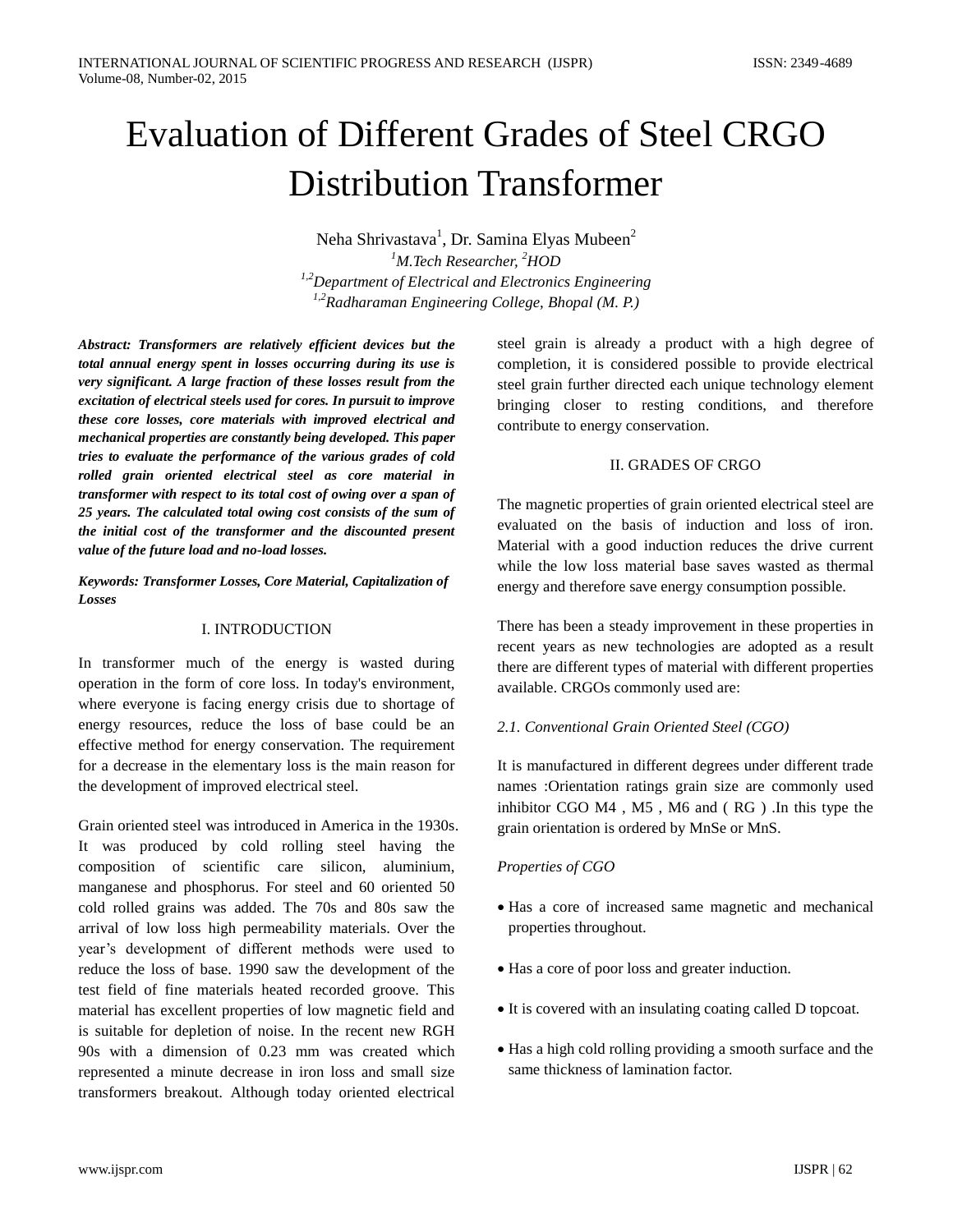| Grade | Thickness mm | <b>Core-Loss Watts per</b><br>Kilogram |      |
|-------|--------------|----------------------------------------|------|
|       | (in)         | $W_{17/50}$<br>$W_{17/60}$             |      |
| $M-3$ | 0.27         | 1.17                                   | 1.52 |
| $M-4$ | 0.27         | 1.22                                   | 1.59 |
| $M-4$ | D. 30        | $\sqrt{24}$                            | 1.63 |

#### TABLE 1.TYPICAL PROPERTIES OF CGO STEEL

# *2.2. HI-B Steel*

These are low-loss high permeability materials.

#### Properties of HI-B Steel

- Steel shows improved tensile strength with a phosphate coating.
- Due to improved grain orientation hysteresis loss is reduced.
- Low eddy current loss.

TABLE 2.TYPICAL PROPERTIES OF HI-B

|        | <b>Thickness</b> | <b>Core-Loss Watts per Kilogram</b> |             |             |       |  |
|--------|------------------|-------------------------------------|-------------|-------------|-------|--|
| Grade  | $mm$ $(in)$      | 15/50                               | $W_{17/50}$ | $W_{15/60}$ | 17/60 |  |
| $M-0H$ | 0.27             | 0.72                                | 1.01        | 0.95        | .32   |  |
| M-1H   | 0.27             | 0.74                                | 1.05        | 0.97        | 1.37  |  |

# *2.3. Thin Gauge HI-B*

Eddy current loss is reduced by reducing the thickness of the increase in the hysteresis loss and the sheet thickness of the sheet is reduced. The thickness of the sheet to minimize the total loss, which is the sum of hysteresis loss and eddy current is between 0.15 to 0.23 mm.

TABLE 3.TYPICAL PROPERTIES OF THIN GAUGE HI-

| Grade      | <b>Thickness</b> | <b>Core-Loss Watts per Kilogram</b><br>(W/Kg) |      |  |
|------------|------------------|-----------------------------------------------|------|--|
|            | $mm$ $(in)$      | $W_{17/50}$<br>$W_{17/50}$                    |      |  |
| 8 mil      | $0.20$ mm        | < 0.98                                        | 0.88 |  |
| <b>MOH</b> |                  |                                               |      |  |
| 9 mil      | $0.23$ mm        | 1.00                                          | 0.92 |  |
| <b>MOH</b> |                  |                                               |      |  |

# *2.4. Domain Refined Sheet Steel (ZDKH)*

Domain technical refinement is a physical process to reduce eddy current losses abnormal. In a grain-oriented material eddy current abnormal loss is proportional to the distance of the domain wall, and inversely proportional to the thickness of the sheet.

# *2.5. Laser Treated Domain Refined Sheets (RGHP)*

Domain refinement cannot be obtained by the method of laser irradiation. When the laser engraved leaves high permeability, hysteresis loss is slightly modified applies, but the eddy current loss decreases significantly.

Properties of Laser Treated Steel:

It has minimal iron loss then RG or RGH plate.

| Grade      | <b>Thickness</b> |             | Core-Loss Watts per Kilogram<br>(W/Kg) |
|------------|------------------|-------------|----------------------------------------|
|            | $mm$ (in)        | $W_{17/50}$ | $W_{17/60}$                            |
| 23RGHPJ090 | 0.23<br>(0.0091) | 0.84        | 1.09                                   |

TABLE 4.PROPERTIES OF RGHPJ

Note: M4, M5, HI - B, ZDKH are trade names of steel made by ARAMCO Company.

While RG, RGH, RGHPJ, etc are trade names of shades made by Kawasaki Steel Corporation.

Their data were taken by manual Business and Society ARAMCO and KAWASAKI reference.

# III. CALCULATION OF CAPITALIZED COST

The calculation method given below is approved by the expert committees of state electricity board is:

- Capitalized Cost of No Load Losses/KW= A Factor  $=$  H x E x
- Capitalized Cost of Load Losses/KW = B Factor = A Factor x L.S.
	- Capitalized Cost of Transformer

$$
= IC + A\,x\,\, Wi + B\,x\,\, Wc
$$

Where

 $H =$  Number of Service hours per year of transformer.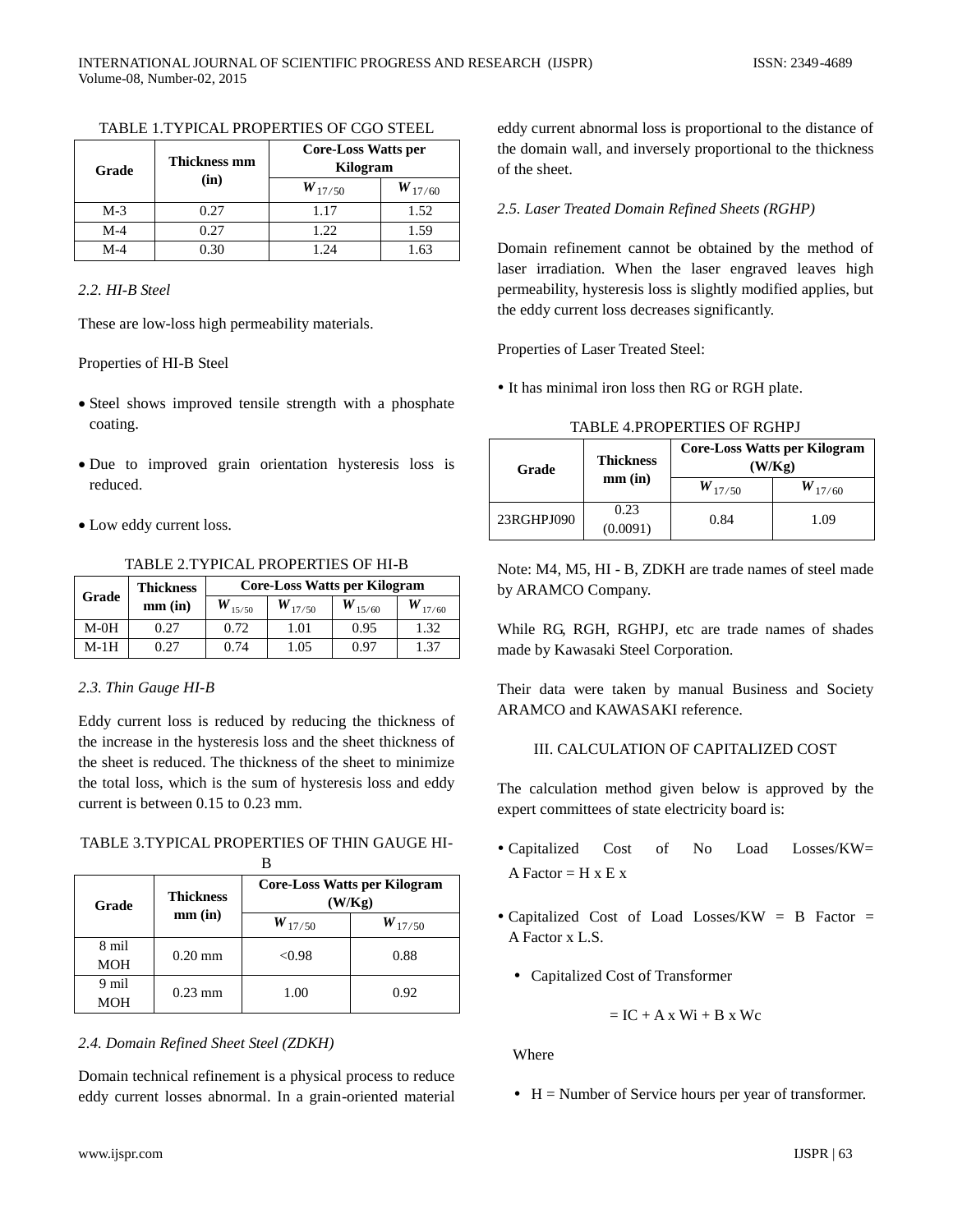- $r =$ Rate of Interest
- $\bullet$  Ec = Energy cost i.e. cost of electrical energy at the bus to which the transformer is to be connected (Rs/KWhr).
- $\bullet$  n = Life of transformer in years.
- $\bullet$  LS = Loss load factor.
- $IC = Initial cost of transformer.$
- $\bullet$  W<sub>i</sub> = No load losses (KW).
- $W_c =$ Load Losses (KW).

The values decided by the committee for the various parameters are as follows:

- *Hours of service processors (H):* It was decided to assume that no processors in use for 15 days a year due to repairs, maintenance, etc. so that the number of hours of service processors running at  $350 \times 24 = 8400$ hours (. This is consistent with the hypothesis of the formula CBI & P).
- *Transformer life (n):* The Government of India has notified, the Department of Energy to power transformers and distribution of life is supposed to calculate depreciation 25 years. Based on the above, it was decided to take the life of the transformer 25.
- *Interest rate (r)*: The draft of the Commission's Division of Planning, Evaluation after taking into account several factors determines the discount rate for the investment of public funds. Currently the discount rate is 12%, which was stopped after deducting the inflation rate. In addition, there has been no change in this value for 4-5 years. Therefore, it was decided to adopt the interest rate on the funding formula of 12%.
- *Loss of load factor ( LS ) :* It has been decided to adopt the value of the load factor of 0.3 (30 %) and load factor formula of the loss would be

$$
LS = 0.2 LF + 0.8 LF^2
$$

Therefore the load factor is 0.172 in accordance with the above formula.

- *Cost of energy E:* The committee has decided to adopt the long run as energy costs in the form of funding for the following reasons.
	- a) It is a scientific method and is accepted in all international funding agencies.
	- b) The additional costs involved in creating additional generation, transmission and distribution capacity is also included for meeting additional load demands.
- $i \, A =$  Capitalized Cost of No Load Losses.

 $=$  Rs. 1, 92,873/KW,

- ii  $B =$  Capitalized Cost of Load Losses.
	- $=$  A Factor x L.S.

 $=$  Rs. 25,479/KW,

iii Capitalized Cost of Transformer

 $=$  IC +1, 92,873x Wi + 25,479x Wc

Where Wi & Wc are the No Load Losses and Load Losses in KW respectively. Based on the above formula the capitalized cost of various rating of transformers with HI-B, ZDKH and CGO core is calculated and compared.

#### IV. RESULT AND DISCUSSION

The results and comparison of salient performance aspects of various grades of core steel is presented in the form of table 5.

# 4.1. Cost

The overall cost of the transformer can be divided into two part base cost and the total cost of materials. In comparison, we found that the cost of basic materials increases as we use a material with low losses and high permeability base. The basic cost is 20 % of the total cost of the transformer in the overall cost of the transformer is also growing as the quality of the core material is improved (for the same size and rating) .Besides reducing the amount of loss. So we can say that the price increase is the reduced loss. Dimensions Otherwise, for the same losses and kVA transformer with a better base material is reduced.